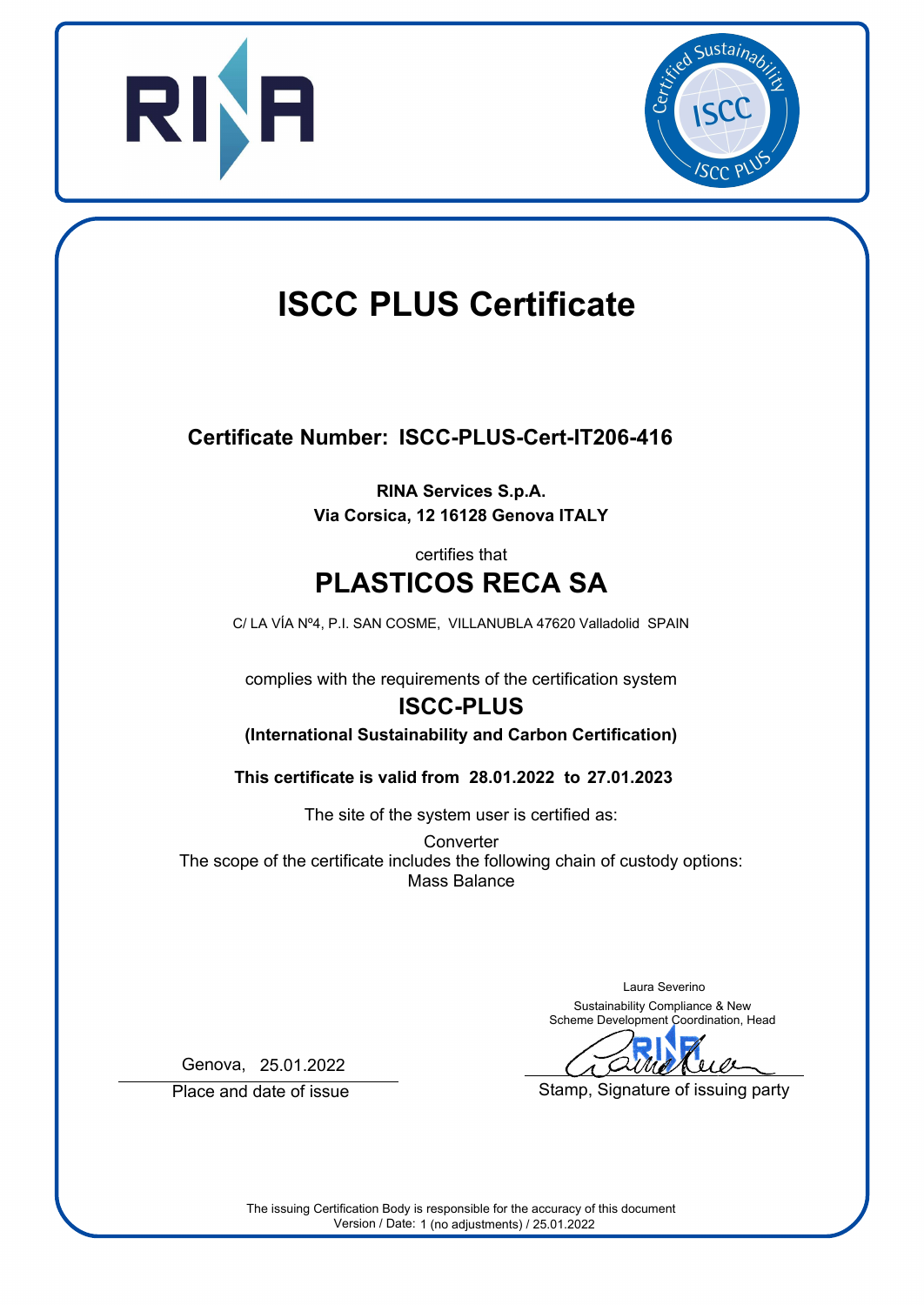



#### **Annex to the certificate:**

#### **Sustainable materials handled by the certified site**

(This annex is only applicable for material handled under the scopes: farm/plantation, point of origin, central office, (farm/plantation or point of origin) first gathering point, processing unit (any type) but **not** for material that is only traded and/or stored)

This annex is only valid in connection with the certificate:

#### **Input material Output material Add-ons (voluntary)1) ISCC waste process applied2)** SAI/<br>FSA<sup>3)</sup> **FSA3) FEFAC4)** Bio-Circular HDPE | Bio-circular Foils / Films (HDPE) | N.A. | Yes | N.A. | N.A. Bio-Circular LDPE | Bio-circular Foils / Films (LDPE) | N.A. | Yes | N.A. | N.A. Bio-Circular PE | Bio-circular Foils / Films (PE) | N.A. | Yes | N.A. | N.A. Bio-Circular Ethylene-butyl acrylate (EBA) Bio-circular Foils / Films Bio-circular Folls / Films<br>(Ethylene-butil acrylate (EBA)) N.A. Yes N.A. N.A. Bio-Circular C4 | Bio-circular Foils / Films (C4) | N.A. | Yes | N.A. | N.A. Biobased HDPE Biobased Foils / Films (HDPE) N.A. Yes N.A. N.A. N.A. Biobased LDPE | Biobased Foils / Films (LDPE) | N.A. | Yes | N.A. | N.A. Biobased PE | Biobased Foils / Films (PE) | N.A. | Yes | N.A. | N.A. Biobased Ethylene-butyl acrylate (EBA) Biobased Foils / Films Ethylene-butil acrylate (EBA)) N.A. Yes N.A. N.A. N.A. Biobased C4 Biobased Foils / Films (C4 N.A. N.A. Yes N.A. N.A. N.A. Circular HDPE | Circular Foils / Films (HDPE) | N.A. | Yes | N.A. | N.A. Circular LDPE | Circular Foils / Films (LDPE) | N.A. | Yes | N.A. | N.A. Circular PE Circular Foils / Films (PE) N.A. | Yes | N.A. | N.A. Circular Ethylene-butyl acrylate (EBA) Circular Foils / Films (Ethylenenai Folis / Filifis (Etilylefie-<br>butil acrylate (EBA)) M.A. (N.A. N.A. N.A. N.A. Circular C4 Circular Foils / Films (C4) N.A. | Yes N.A. | N.A.

#### **ISCC-PLUS-Cert-IT206-416 issued on 25.01.2022**

 $1)$  ISCC PLUS add-ons (voluntary application, see www.iscc-system.org for further information):

- 
- 202-03: SAI Gold 205-03: Non GMO for food and feed
- 205-01: GHG emission requirements 205-04: Non GMO for technical markets

• 205-02: Consumables

The issuing Certification Body is responsible for the accuracy of this document. Version / Date: 1 (No adjustments) / 25.01.2022